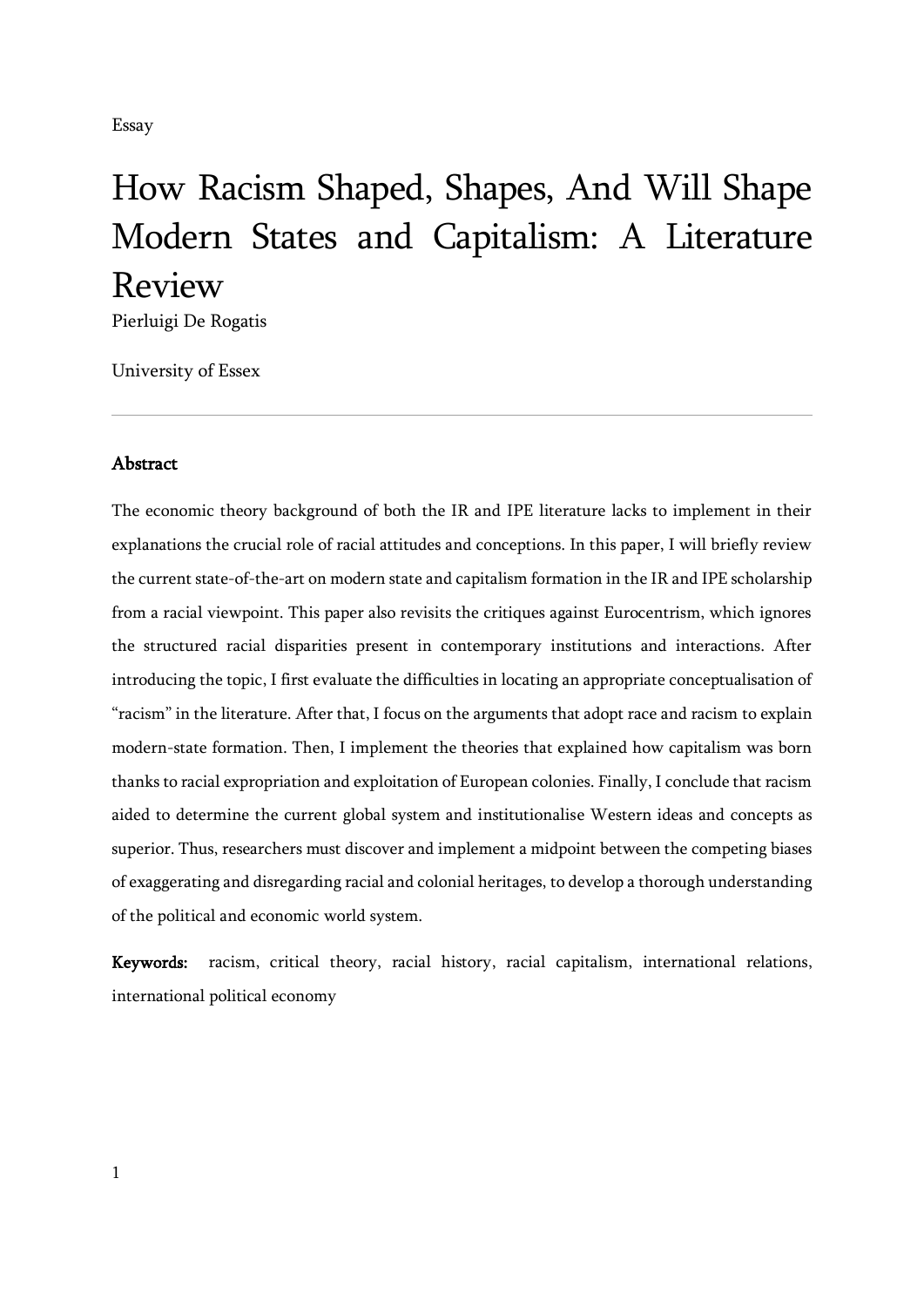## Introduction

Since the first article by Strange (1970), International Political Economy (IPE) has evolved as a bridge between economic studies and international relations (IR). In the following years, IPE developed a dominant paradigm, the Open Economy Politics (OEP), which transformed the subject into a "normal science" (Rickard, 2021) in which previous discoveries are the starting point for successive knowledge (Lake, 2009). However, as pointed out by Broz et al. (2021) and Rickard  $(2021)$ , the economic theory background of the OEP lacks to implement the role of race<sup>1</sup> in the individuals' and states' decisions of foreign economic policies – the choices on trade, capital, exchange rate, and immigration policies (Bearce, 2021). Indeed, race identification – especially in the form of self-recognition of the affiliation in a particular social group excluded from the same benefits as the other social groups – might shape or alter the preferences of different actors regarding their threat and security perceptions (Zvobgo and Loken, 2020), thus modifying government attitudes toward several policies. For instance, periods of economic adversity shift whites' perception of immigrants, increasing their despise against them (Alesina et al., 2018). Moreover, although many scholars argue that people have more complex rationales than the ones assumed by formal or rational models,<sup>2</sup> IPE analyses usually neglect to account for the colonial and racial legacies that influence the asymmetrical international relations and negotiations between states and between countries and other international financial or economic organisations (Inayatullah and Blaney, 2015; Koechlin, 2018; LeBaron et al., 2021).

However, recent research is attempting to resolve this issue (e.g., Barder, 2017),<sup>3</sup> since current scholars are acknowledging that racial identities shape and determine international regimes, particularly in the economic area (Saull, 2018), like on the topic of structural inequalities (Peterson, 2021) or austerity policies (Ali and Whitham, 2020). For some scholars, the problem of IR Theory after World War II – and social sciences more in general – is not its racial bias, since it can predict the capacity of non-Western societies to improve, but its Eurocentrism (Henderson, 2013; Donahue

<sup>1</sup> See also: Kayatekin (2009), Grosfoguel (2011), and Icaza (2015).

 $2$  On the topic of anomalies in human rationality and relevant critiques, see: Hafner-Burton *et al.* (2017) and Gigerenzer (2018).

<sup>&</sup>lt;sup>3</sup> Barder (2017) analyses three books: Anievas et al. (2014), Shilliam (2015), and Vitalis (2015).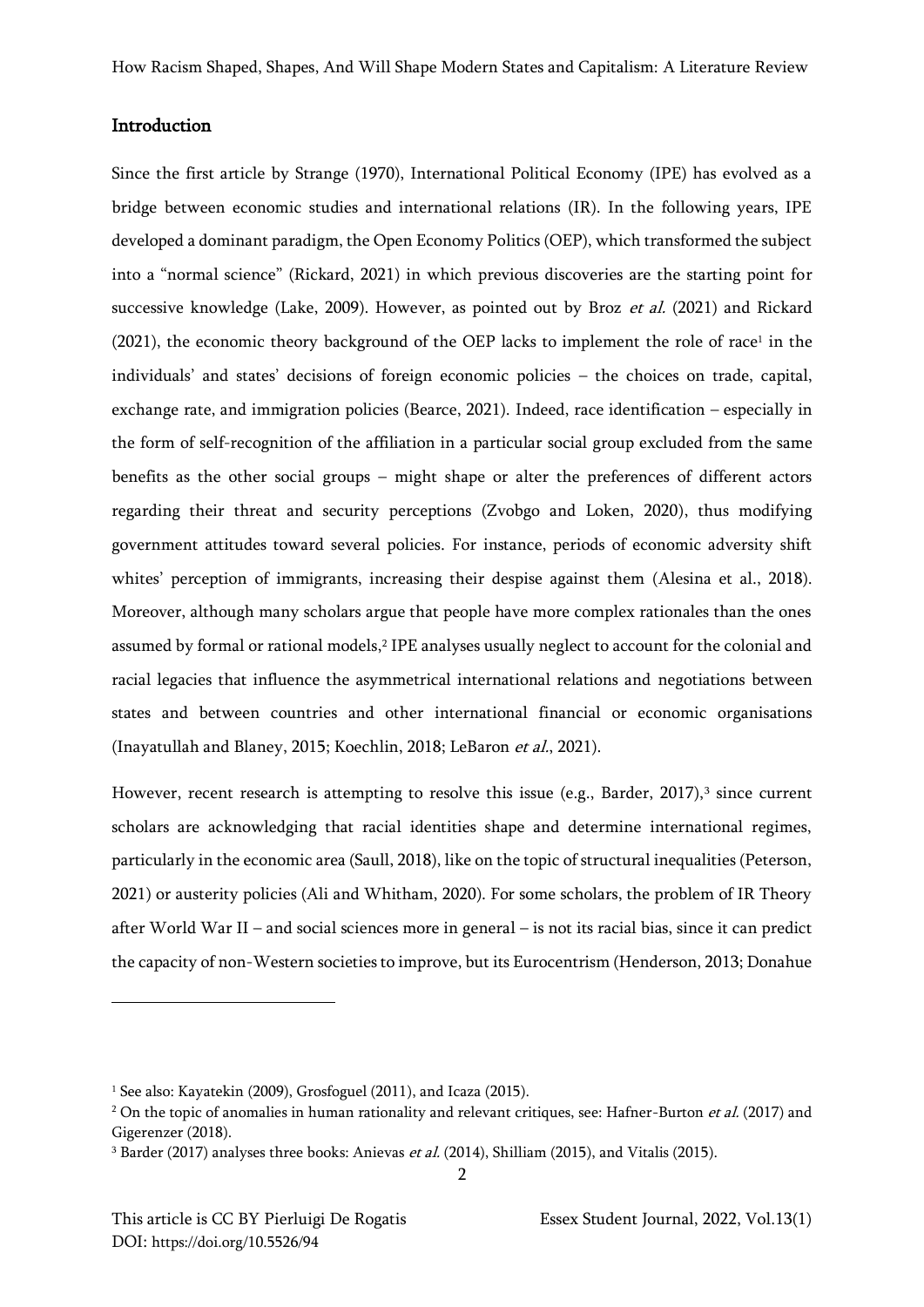and Kalyan, 2015; Sajed, 2016; Mantz, 2019) which ignores the structured racial disparities present in institutions and interactions (Tickner, 2015). Specifically, these authors emphasise that almost all social theories can predict the ability of diverse social groups to improve or to evolve from their current situation, avoiding the racial bias of seeing only particular groups worthy or capable to develop. The problem, therefore, is that transformations in different non-Western societies are often compared and assessed based on Western values and criteria as a direct consequence of political and intellectual Eurocentrism. By contrast, other scholars assert that the prominent paradigms in IR are orientated by racist principles (Henderson, 2013), especially in the concept of anarchy (Sampson, 2002). More specifically, Sampson (2002, p. 429) reasoned that the way international anarchy is described by IR theorists, like Waltz and Wendt, derives from a conception of anarchy that connects the absence of a central international authority with the "image of primitive society popularised by British social anthropologists during the 1930s and 1940s". Parallelly, other academics complained about the absence of theorisation of racism as a force or institution in global political affairs (Doty, 1993; Vitalis, 2000), or the reluctance to use the word "racism" (the R-word) to portray post-war political science (Rutazibwa, 2016). Indeed, IR exhibited an antipathy to intricated and scholastically contested concepts such as race (Krishna, 2001; Persuad and Walker, 2001),<sup>4</sup> despite its importance in shaping the current world system when ethnicity was translated into a national ideology (Le Melle, 2009).

Firstly, although I appreciate the effort made by constructivism to implement the study of roles and identities in IPE and IR (e.g., Checkel, 1998; Adler-Nissen, 2016), I agree with Sampson (2002) that also this paradigm is "racialised" in its core contents, despite less than other ontologies. Indeed, constructivism tried to separate itself from different racial biases, sometimes questioning the foundations of our knowledge and its background, while other paradigms remained entrenched in their racist conceptions like neorealism with its "African primitivism" and Marxism with the normalisation of "a Eurocentric teleology of economic development for the world" (Henderson,

<sup>4</sup> However, it is necessary to underline that Persuad and Walker (2001) contributed to developing a racial explanation for the current world system and how it operates, arguing that race and racism were the main drivers for global political development. Further, I also underline earlier contributions on the relationship between race and IR, like Vincent (1982).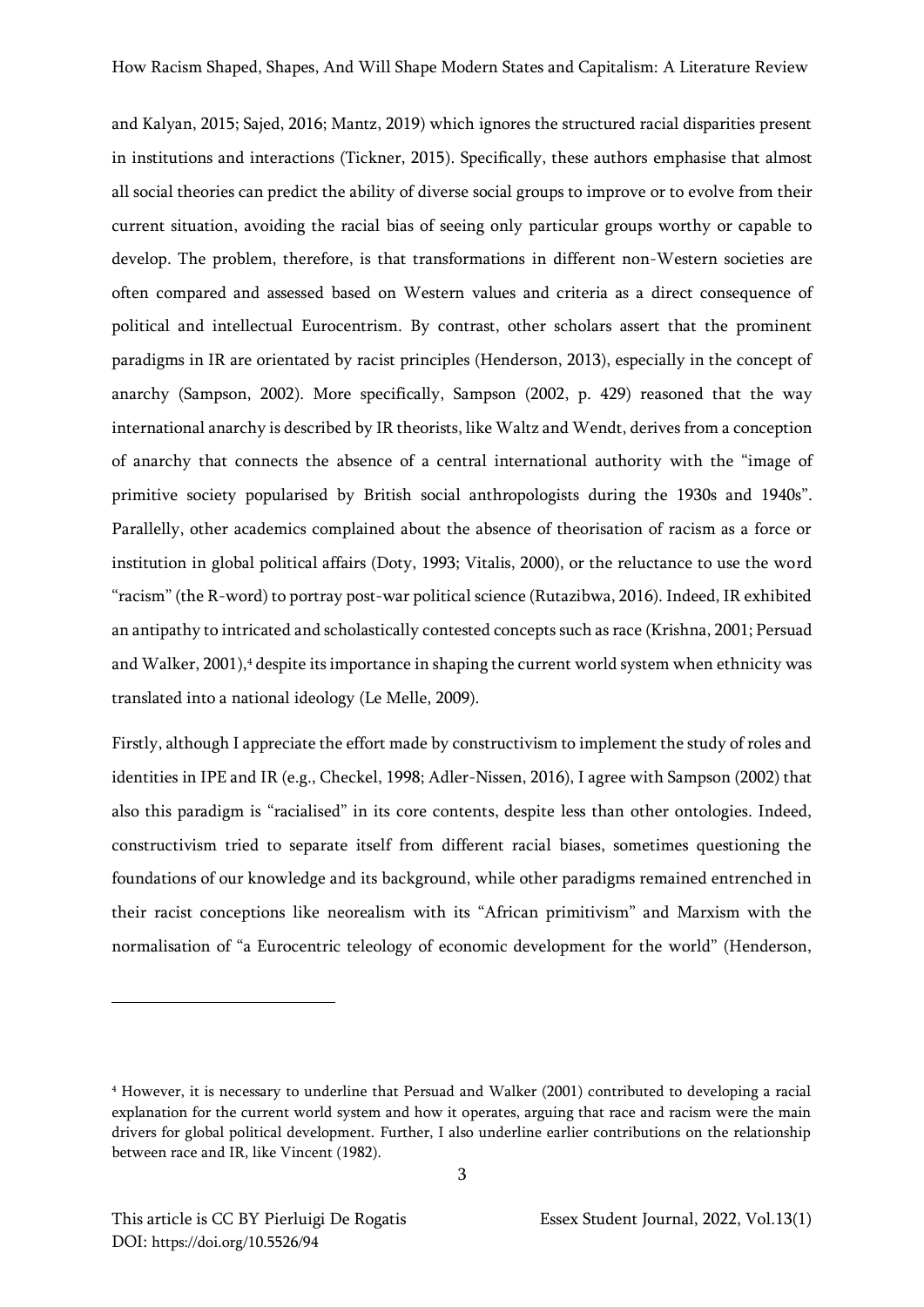2013, p. 88). Zvobgo and Loken (2020) also contended that realism and liberalism developed their theorisations mostly on Eurocentric and racist conceptions while constructivism better, but rarely, acknowledged the importance of race. Therefore, this analysis will focus on the literature based on the causal relationships between racism, colonialism, politics, and capitalism. I will not concentrate on the racial hierarchies entrenched in IPE and IR scholarships paradigms and historiography themselves, as other authors instead focused on (e.g., Krishna, 2001; Sampson, 2002; Barder, 2017; Sabaratnam, 2020). Instead, I will adopt the strategy of Bhambra (2021) and Peterson (2021), who respectively reconstructed the history of European states and capitalism based on race and colonialism. During this process, I will also implement other hypotheses reasoned by different academics on the role of race and racism in explaining world history. The first section is dedicated to a correct definition of race, a milestone for every research. Conceptualisation is "the process of selecting the term by which some collection of things should be known" (Halperin and Heath, 2020, p. 144). Thus, without it, this article could not select or analyse the contributions proposed by other authors on racism as an explanation of the political and economic world history. After that, I describe the racial history of state formation and how the Western form of state has become the only form of government accepted in the international system. Successively, I illustrate the racial history of capitalism and the pivotal role of racist behaviours in establishing the current global market economy. I will also outline the implications that not only the implementation of racial variables but also their control could have in the study of IPE and political science more generally. Finally, I conclude by arguing for the need for these concepts inside the literature to seek a more comprehensive understanding of current global dynamics.

### The Problematic Definition of Racism

Defining race and racism is not an easy assignment. However, both scholars and this article cannot correctly identify and analyse the racial biases and influences in world history and their current effects without a clear definition. Further, with a correct and proper description of the concept under investigation, this article can create a base for further analytical and empirical research on the topic. Many scholars have characterised the concepts of race and racism in different terms, even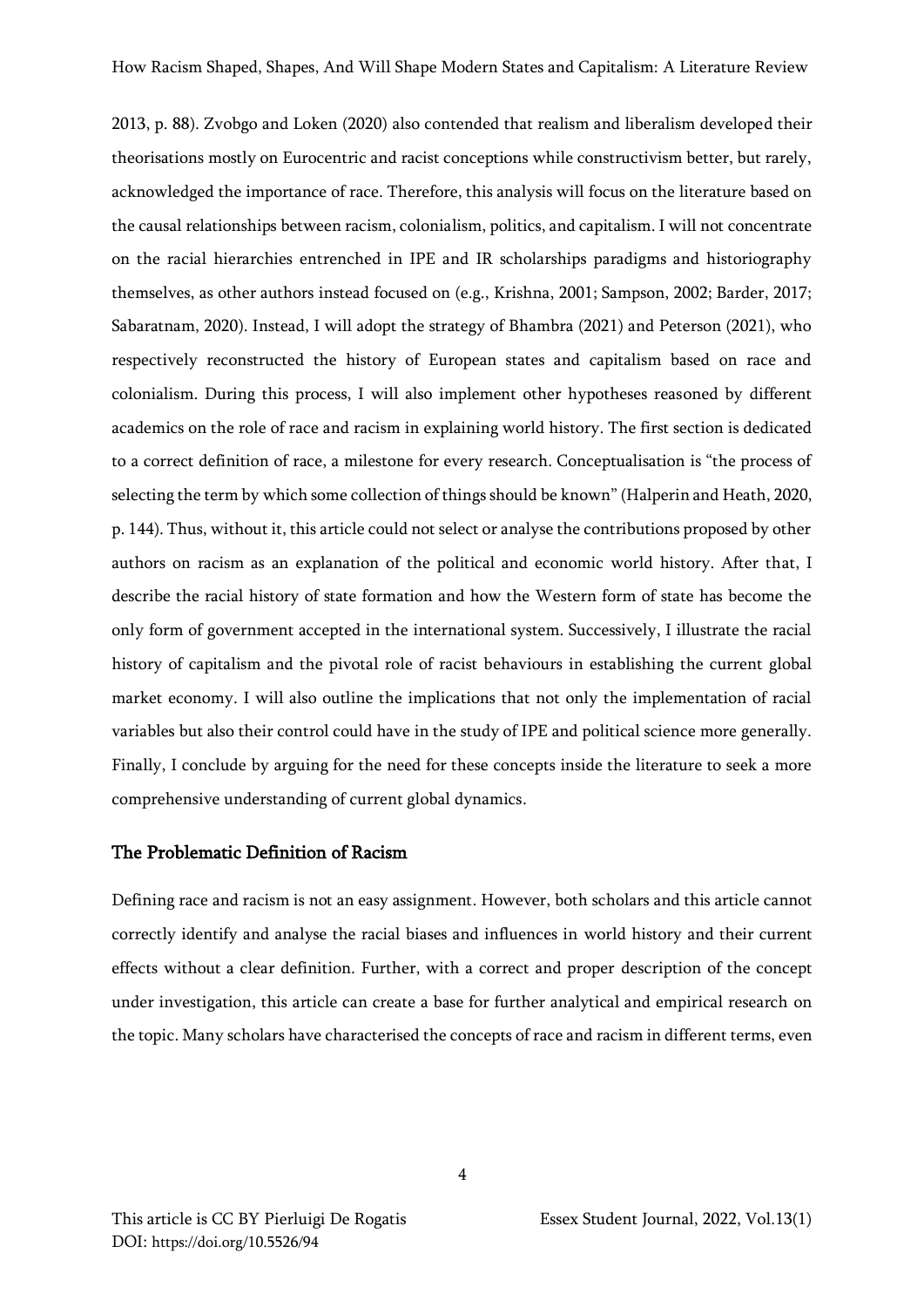though IR was born as a field studying "interracial relations" (Henderson, 2013). <sup>5</sup> One common aspect of the current literature is the refusal of biological interpretation of racism based on phenotypes (Hall, 2000). The repudiation of biological explanations has led the way for cultural and socio-historical explications, which focus on inherited and behavioural attributes connected with historically specified groups or populations (Le Melle, 2009; Selod, 2016). This process creates a "common sense" of stereotypes and generalisations (Seymour, 2010) or a social relation of oppression (Camfield, 2016; Müller-Uri and Opratko, 2016), in what someone now calls "cultural racism" because "judgement[s] used primarily *cultural* criteria to define a *racial* group" (Rattansi, 2020, p. 55; emphasis in original). For instance, for Saull (2018), one of such categories or groups is white people. Indeed nowadays, whiteness is not only a set of boundaries but, more rigorously, is composed of the social and cultural attitudinal qualities related to being white, although these characteristics are rarely made explicit by other actors (Lake, 2016; Saull, 2018).

On the other hand, as argued by Camfield (2016) and Tilley and Shilliam (2018), racism is usually an involuntary act, typically constituted by political decisions and policies, which unequally distributes profits and losses between population groups differentiated, ordered, or classified by race, and frequently sustaining already existing racialised social tiers. Indeed, Omi and Winant (2014) expressed race as characteristics and stereotypes attached to some identities but in a "nebulous, indeterminate, and flexible" way (Cainkar and Selod, 2018, p. 170). Seymour (2010) also articulated a similar dynamic conception in which "racist ideologies are continually constructed and reconstructed with a variety of elements of national, regional, religious, sectional and class stereotypes". Moreover, the process of racialisation is spreading in Western societies, attributing racial meanings to other groups or social practices (Cainkar and Selod, 2018), like in the case of

<sup>5</sup> For instance, between its foundation in 1910 and 1919, the first name of the now notorious IR journal "Foreign Affairs" was "Journal of Race Development" (Zvobgo and Loken, 2020). Further, the purpose of the journal was to "discover, not how weaker races may best be exploited, but how they may best be helped by the stronger" (Blakeslee, 1910, p. 1), demonstrating that the first American academic journal of international affairs was designed to study the interracial relations between the stronger Western race and the other weaker races in the world.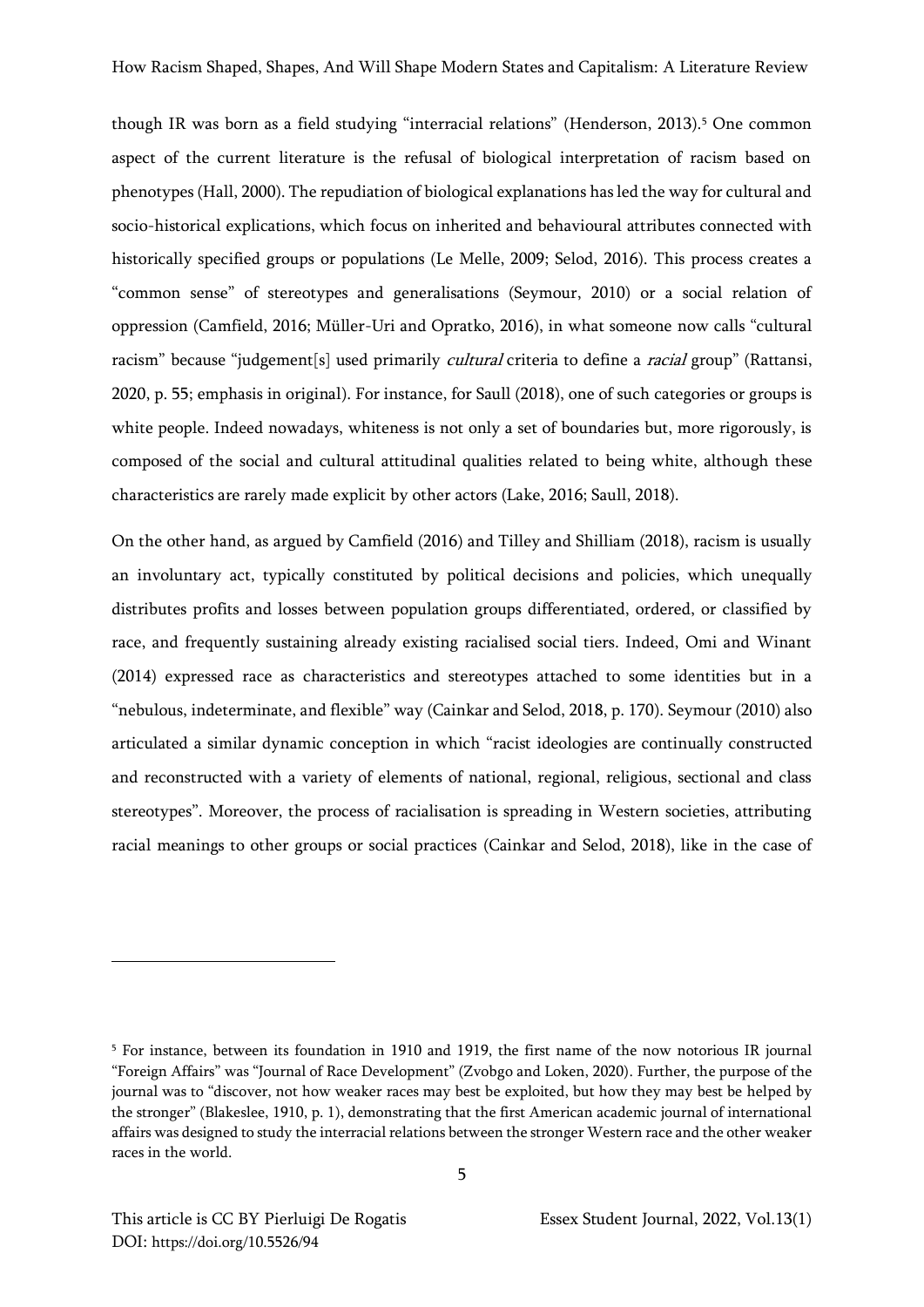Islamophobia (Ali and Whitham, 2020).<sup>6</sup> Indeed, many authors argue that race is context-specific, both in terms of time and geography, and that we need to study each race's attributes separately and not as a unicum (Garner and Selod, 2015; Cainkar and Selod, 2018). Overall, racism is characterised by the simultaneously conscious and unconscious labelling process or asymmetrical treatment of social groups due to their differences. This summary definition is pivotal in understanding what we are looking for during this article and what other authors tried to explain in their papers. Indeed, all the globalised and racialised structures originate in the process of European colonialism and its modern historiography (Camfield, 2016).<sup>7</sup> Therefore, the following sections will assess how the labelling or the unequal treatment of social groups due to their diversity (i.e., racism) affected and influenced the formation of the modern form of state and the instauration of global capitalism.

#### Is Racism a Valuable Variable to Understand World Politics?

#### The Racial History of State-Formation

Theories about how the modern state originated proliferate in the literature (e.g., Carneiro, 1970; Tilly, 1993; Alonso, 1994; Abramson, 2017). However, as argued by Peterson (2021, p. 292), many theories do not account for "the history, scale and complexity of racial logics operating today", even though the instauration of dominant hierarchical stratifications through slavery, coercion, and regulation is considered one of the fundamental features in early states-making (Scott, 2017). From the various intergenerational effects of the consolidation of hierarchical rules, there was racism, firstly interpreted as the stigmatisation of Outsiders (Peterson, 2014; 2021).<sup>8</sup> After early states, religions aided politics to implement racial attitudes and prejudices in modern states (Pasha, 2017),

<sup>6</sup> It is interesting to note that some authors argue that most research on Islamophobia is itself a form of racialisation since it studies all Muslims as uniform, flattering their distinctive identities (e.g., Holloway, 2016).

<sup>7</sup> For instance, Mantz (2019) categorised different forms of racism and "coloniality". This literature review concentrates on the formats necessary to establish the nation-state and capitalism. However, other topics are contaminated by racial values too, such as the development or the acceptance of knowledge. For more: Baker (2012); Ndlovu-Gatsheni (2013); Sabaratnam (2013).

<sup>8</sup> However, the same author also notes that this hierarchical-racial attitude was a necessary but not sufficient condition for a successful state-making process since it must occur concomitantly with resource accumulation, sexually procreative actions, and ideological legitimation (Peterson, 2021).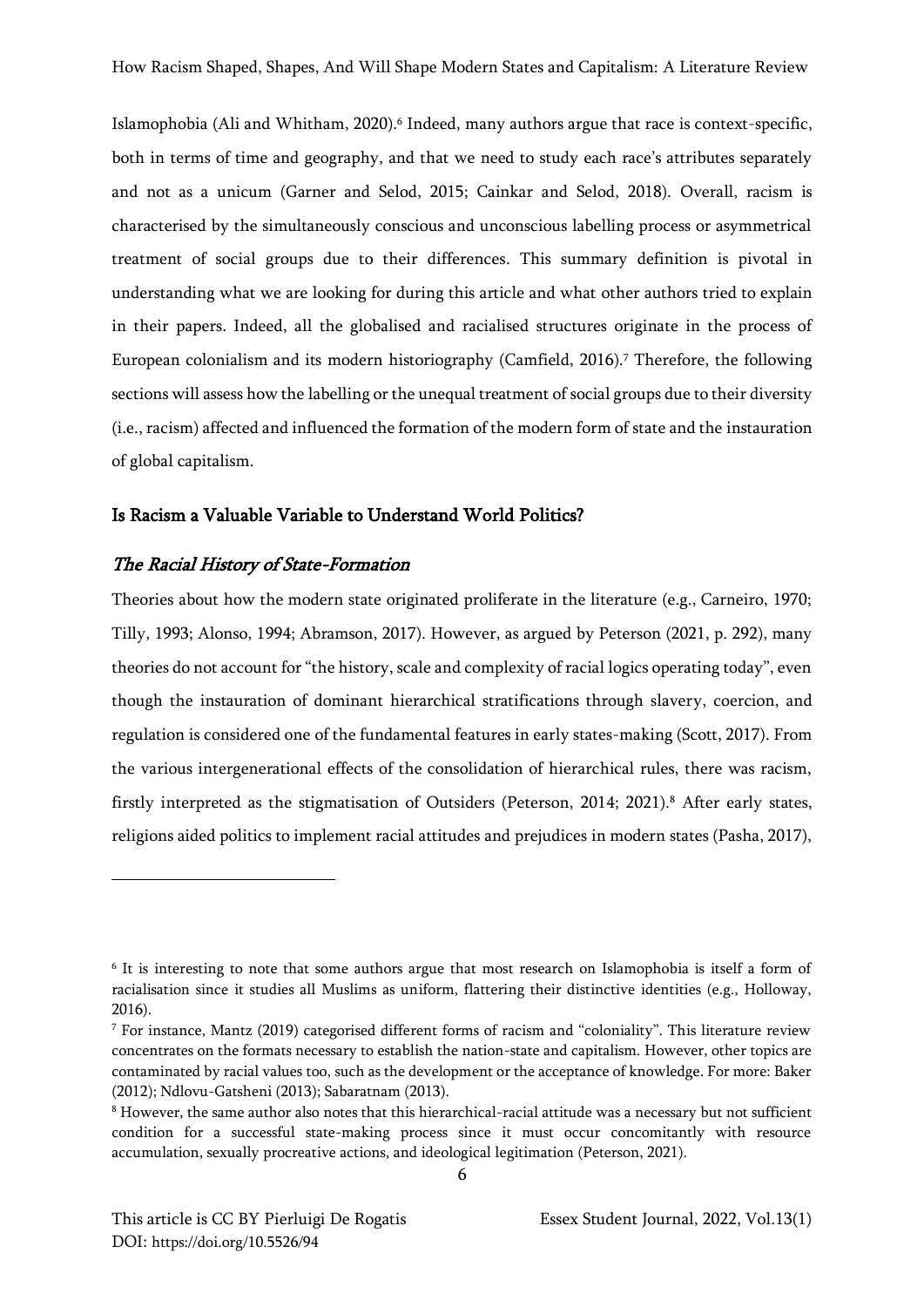while using ethnocultural representations in shaping the subsequent capitalist relations (Peterson, 2010). Further, not only racial and brutal practices were essential for the state-making process, but they also instituted – as a set of rules or practices (Finnemore and Sikkink, 1998; Martin and Simmons, 1998; Diermeier and Krehbiel, 2003) – the current world order based on the Westphalian conception of state and nation (Anievas et al., 2014; Conversi, 2016). Indeed, Europeans started to combine notions of race and nation (Balibar, 1991; Vucetic, 2013) or the ideas of race and class (Wallerstein, 1991) as a template for group determination and social partition. Therefore, the racialisation process of other cultures as "inferior" was necessary to legitimise both Europe's development and institutionalisation of the modern state model and its colonial dominance (Clausi, 2020; Peterson, 2021).

However, this process of ranking the European form of state and interests as the only acceptable and recognised form of governmental institution has deeply influenced contemporary politics, notably when expressed by populism or anti-immigration stances. For instance, Milanovic (2013; 2015) documented that your life expectations are based on the country where you are born, thus giving incentives to people in the Third World to migrate and creating increased racism and antiimmigration ideologies in the developed world. Indeed, the effort to achieve racial equality was pivotal for the appearance and development of democracies around both the Western and not Western world (Persuad, 2001). Quijano (2000) and Grosfoguel (2011) argued that there is still present a global racial hierarchy that favours Western people, with Occidental states' domination based on institutionalised colonial administrations that extract resources from the periphery based on coercion and past legacies (Wallerstein, 1974). Indeed, each country's role inside the global economy was decided by a "minor accident" that derives from the state's geography and history (Wallerstein, 1974, p. 403). However, history and geography alone cannot explain the partition of the world in core countries, periphery, and semi-periphery. Thus, Wallerstein (1974) contended that this initial geo-historical advantage was accentuated and institutionalised by the world-market forces of the new form of capitalism slowly imposed by the core colonialist countries. As shown in Figure 1 – imported from Our World in Data (2022) –, all the selected countries improved their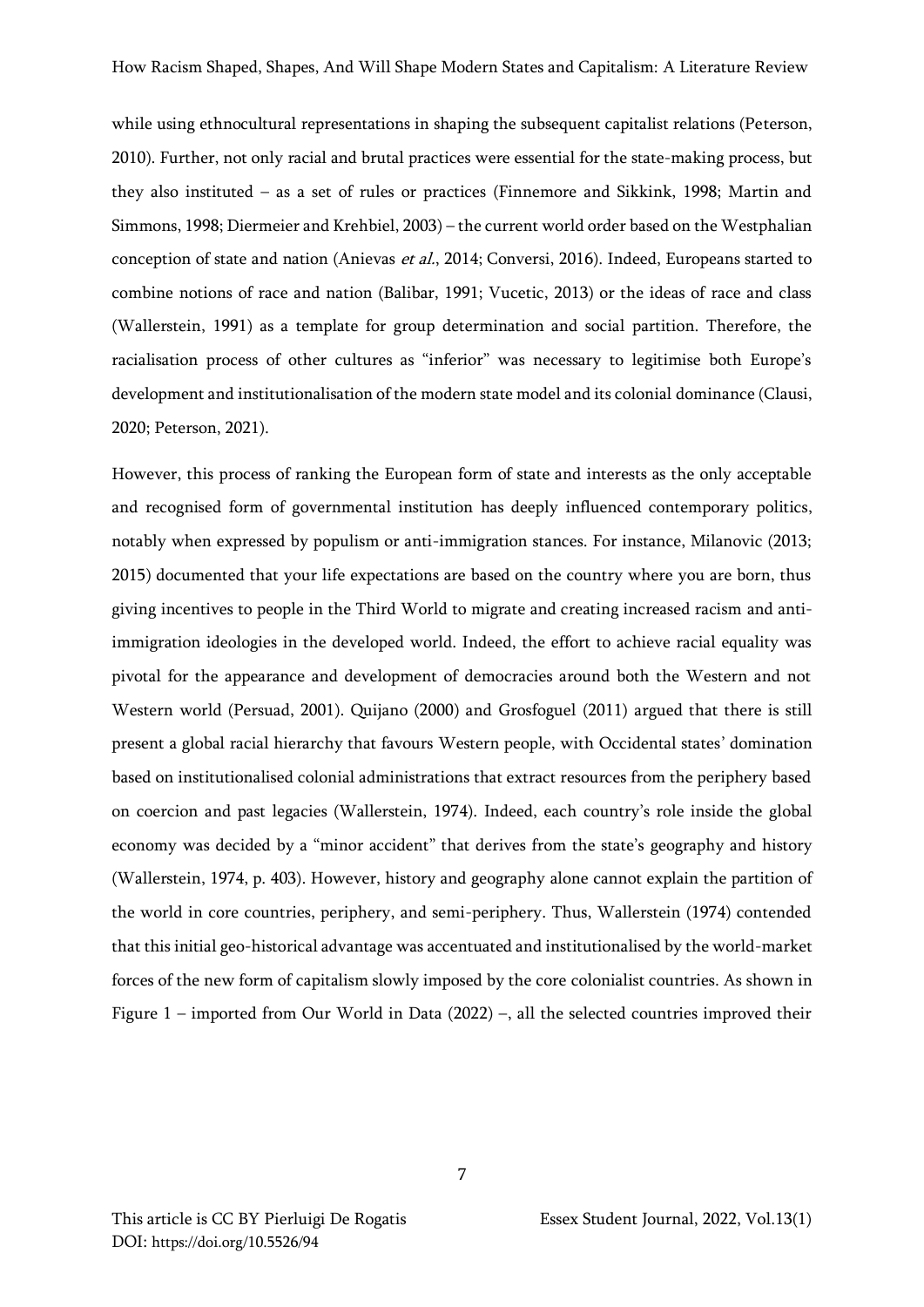How Racism Shaped, Shapes, And Will Shape Modern States and Capitalism: A Literature Review

economic freedom score calculated by the Fraser Institute. 9 In this instance, the Economic Freedom Score is a good proxy for evaluating the diffusion of capitalism in colonial countries. Indeed, the score calculates the index based on the size of the government, legal assurance over property rights, monetary variables, freedom to trade, and types of state regulation (Fraiser Institute, 2018).



Figure 1: Economic Freedom Score, 1950-2016

Moreover, without understanding these hierarchies, political scientists cannot validly explain why Third World elites try to mimic or adapt to current (Western) political and economic structures,

<sup>9</sup> Further, to avoid selection bias, I selected the three largest and smallest economies in Africa and the Middle East in terms of GDP per capita. Therefore, despite their differences in terms of economic progress and political institutions – between them, there are three democracies (Ghana, Mauritius, and Seychelles), three partly free regimes (Kuwait, Mauritania, and Nigeria), and six not free states (Gabon, Jordan, Qatar, UAE, Syria, and Yemen) based on Freedom House (2021) – the findings are coherent with the assumption of this paper that the global system and its market forces are institutionalising the capitalist economy as the only form acceptable and successful. However, I am perfectly aware that this is only a crude representation and, besides, further studies could better assess how this phenomenon affects the present and future economic global relations.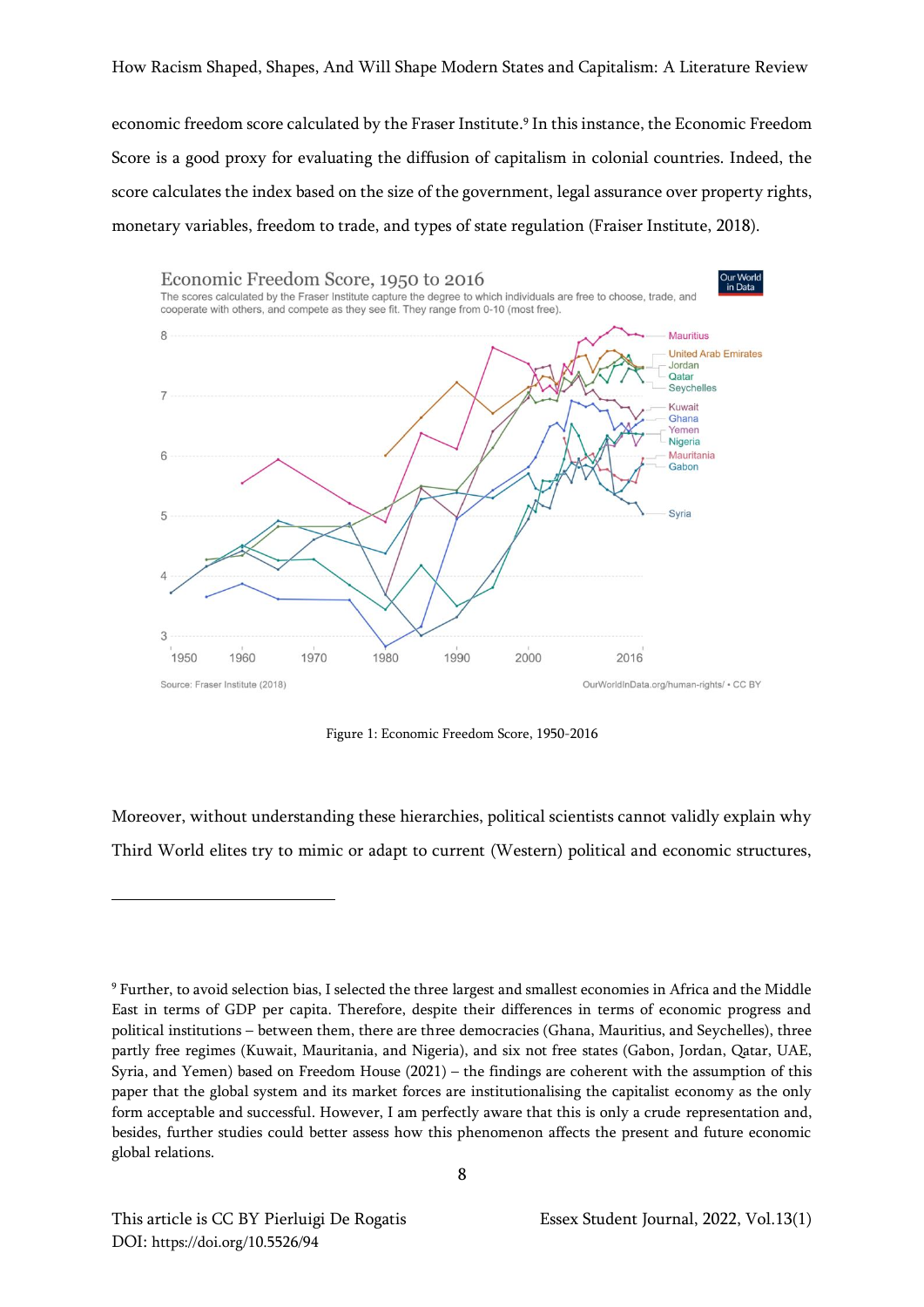losing their civilisations in exchange for "development" (Mignolo, 2008; Brand and Wissen, 2012), usually adopting authoritarianism as a "shortcut" for economic progress and growth (Whitehead, 2002; Fossati, 2013). Finally, there is thought-provoking literature arguing about how racial sentiment by Western countries is interfering with the development of states and economies in developing countries under the justification of "war on terror" (Hilal, 2016; Rana, 2016; Khalil, 2016), correlated with the adoption of repetitive narratives of colonialism and Western ideologies (Grosfoguel, 2012; Vieira, 2021). Racial studies are probably not the principal or unique way to understand world history and politics, and we must be full precautious in not overemphasising the impact of racism (Persuad and Walker, 2001). However, it is essential to insert them into the stateanalysis modelling to avoid biased results.

#### The Racial History of Capitalism-Formation

Many theories interpret colonialism and capitalism as two parallel yet distinct phenomena despite their numerous connections and interactions (Bhambra, 2021). Indeed, capitalism is "a history of plunder, exploitation, and dispossession […] of awesome technological change, abundance, inequality, and crisis" (Koechlin, 2018, p. 438). Initially, at the beginning of capitalism – between the 16th and 18th centuries – Europeans started to conquer new territories not with a process of "discovery" but with the practice of imperial subjugation (Greer, 2012),<sup>10</sup> appropriating and commodifying foreign lands  $(Anghie, 2006)^{11}$  and, thus, creating a process of property formation in the new colonial territories (Nichols, 2018) and converting nature and humans in exploitable resources (Tindall, 2016). Therefore, without the process of racial expropriation and exploitation of colonies – and its subsequent legitimisation (Miller, 2010) – capitalism could never have accumulated the resources required to establish and develop itself (Fenelon, 2016; Bhambra and Holmwood, 2018).

<sup>10</sup> For Persuad and Walker (2001, p. 375), colonisation was not the "discovery of the New World but the remarking of that world in the image of the conquerors".

<sup>11</sup> Indeed, Anghie (2006) argues that international law was created and institutionalised by Western countries in an effort to legitimise the typical practices of colonialism and imperialism. Moreover, international law continues to "systematically disempower and subordinate the people of the Third World" (Anghie, 2006, p. 750). For more: Yasuaki (2000) and Chimni (2004).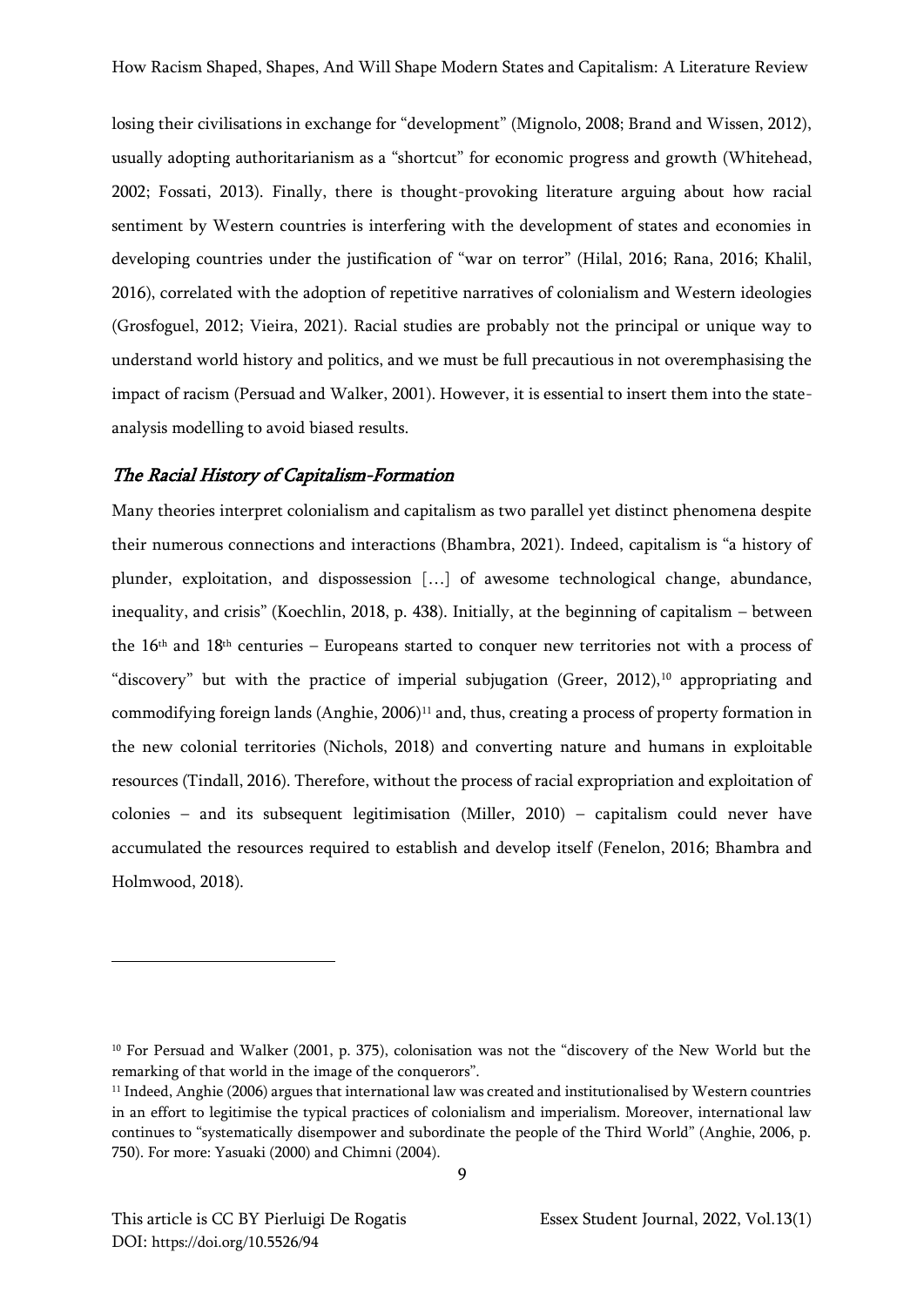Most of the first British territorial conquests were accomplished by private companies. Indeed, those territories were transferred to the state authority (enforced by military personnel or other mercenaries) only at a later stage, finally creating a new economy based for the first time on real estate (Park, 2016).<sup>12</sup> Therefore, imperial states started to intervene in the newly established capitalist economies by building infrastructures financed and supplied by their colonies (Bhambra, 2021). Thus, empires adopted a continuous "colonial drain" that aided to establish their capital investments and white settlement around the globe (Habib, 1975; Nielsen, 2020). In this way, by capitalising on colonial lands and legitimising this process in what was the "White Man's Burden" racial ideology (Giddings, 1898; Hawtrey, 1950), empires (especially the British one) developed global industrial capitalism. Indeed, during the 20th century, European societies began to merge concepts of race and nation, especially during the implementation of welfare state economies. For Peterson (2021, p. 295), there was an "imbrication of race and nation", better described by Vucetic (2013, p. 28) as the "twin forms [i.e., race and nation] of group identification and social division". This practice aided colonial empires to defend their world dominance and legitimising the inequalities in the share of the benefits and resources allocated through racialised taxation and welfare law (Peterson, 2021). Therefore, Western countries merged their racist behaviours with the denigration of the outsider, synthesised in a nationalistic approach where the European-civilised race was superior to the others. However, both the welfare states and the costs of war were paid by the colonial drain, accentuating a practice already in operation, and causing economic sufferings in colonies, such in India (Mukherjee, 1990; Paiva Abreu, 2017), only for the national economic benefits of the motherland (Themelis, 2019).

For this reason, recently authors are speaking about "raced markets" with a racial ordering of the world's inhabitants (Quijano, 2000; Grosfoguel, 2011; Tilley and Shilliam, 2018) since "the markets that have emerged and are emerging are not instruments of capitalist rationality then distorted by the entry of competing dynamics and irrationalities. The markets take their modern forms as raced" (Roediger, 2018, p. 531), with Western countries at the centre of the international capitalist system

10

<sup>&</sup>lt;sup>12</sup> Park (2016) argues that the different interpretations of money and land between colonists and natives created the possibility for colonialism to prosper in America, eliminating previous forms of trade, negotiation, and economy. For more: Priest (2006).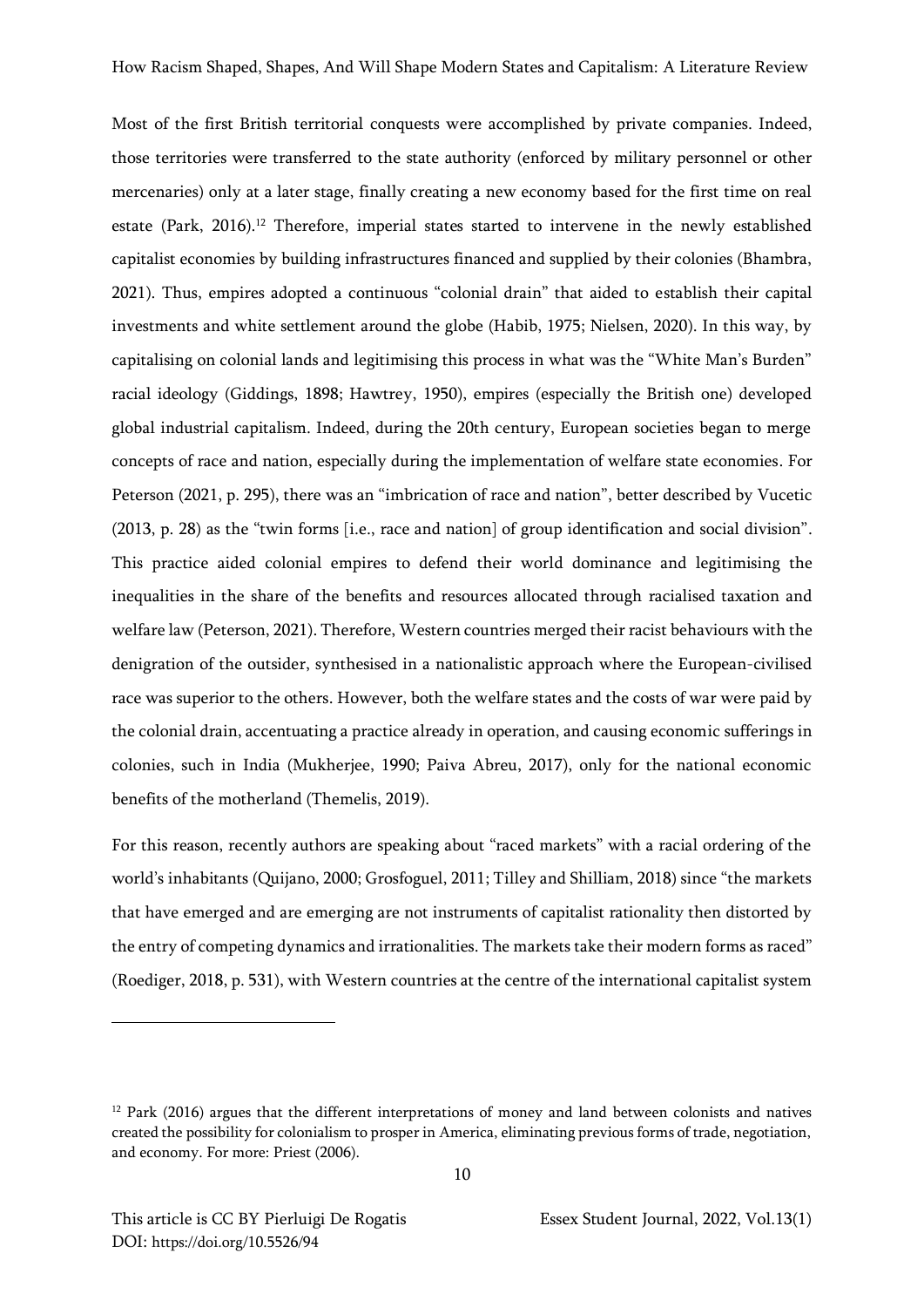(Gruffydd-Jones, 2008; Figueroa-Helland and Lindgren, 2016). Although the process of globalisation and decolonisation has freed states from their colonial drain, there are two leading relationships derived from the racial-colonial ruling worthy of studying by IPE. Firstly, ex-empires repeatedly act without caring for the Westphalian principle of non-intervention, arguing for a "right to have rights" in ex-colonies, and unconsciously encouraging authoritarian regimes based on the fear of "white replacement" (Bhambra, 2021, p. 318). Therefore, racial-colonial heritage not only promotes less democratic countries – with all the relative consequences for the international economy (e.g., Olson, 1993; Boix and Svolik, 2013; Shin, 2017) – but it also enables developed countries to manipulate Third World's policies based on their historical relations. Secondly, exempires also possess economic leverage on their former colonies, institutionalised inside international law and institutions that give them an unfair advantage (Bledsoe *et al.*, 2019). These constraints often prevent developing countries to develop their utility-maximisers policies, with further consequences for the global economy.

Overall, the concept of race is not only lasting, but it is also pivotal in explaining the present structure of power and resource distribution inside the capitalistic world (Dirlik, 2002; Tilley and Shilliam, 2018). Indeed, colonialism and racism developed hierarchical frameworks for arranging the world that still endure today (Quijano, 2007; Tilley and Shilliam, 2018). Therefore, only an analysis of global capitalism with the lens of race and coloniality<sup>13</sup> can aid us to understand its history, present effects, and future trends (Grosfoguel, 2011; Figueroa-Helland and Lindgren, 2016).

## Conclusion

To conclude, racism can be considered as a variable that should be accounted and studied more thoroughly in international studies.<sup>14</sup> Historically, racism aided not only to establish the current

<sup>&</sup>lt;sup>13</sup> In this respect, coloniality is different from colonialism. Indeed, coloniality is today's legacy of colonialism, characterised as a type of domination by Western countries, cultures, and ideas in every human subject (Quijano, 2007; Mignolo, 2008; Figueroa-Helland and Lindgren, 2016).

<sup>&</sup>lt;sup>14</sup> Indeed, more "domestic" political and social sciences are currently expanding their theorisation on the domestic effects of racial attitudes and ideologies, trying to explain how non-racial factors affect racism and, on the opposite, how racial behaviour and traditions influence non-racial political factors. For instance, explanations based on race are common in studies of welfare state (e.g., Vasquez, 2012; Garner, 2016; Bhambra and Holmwood, 2018).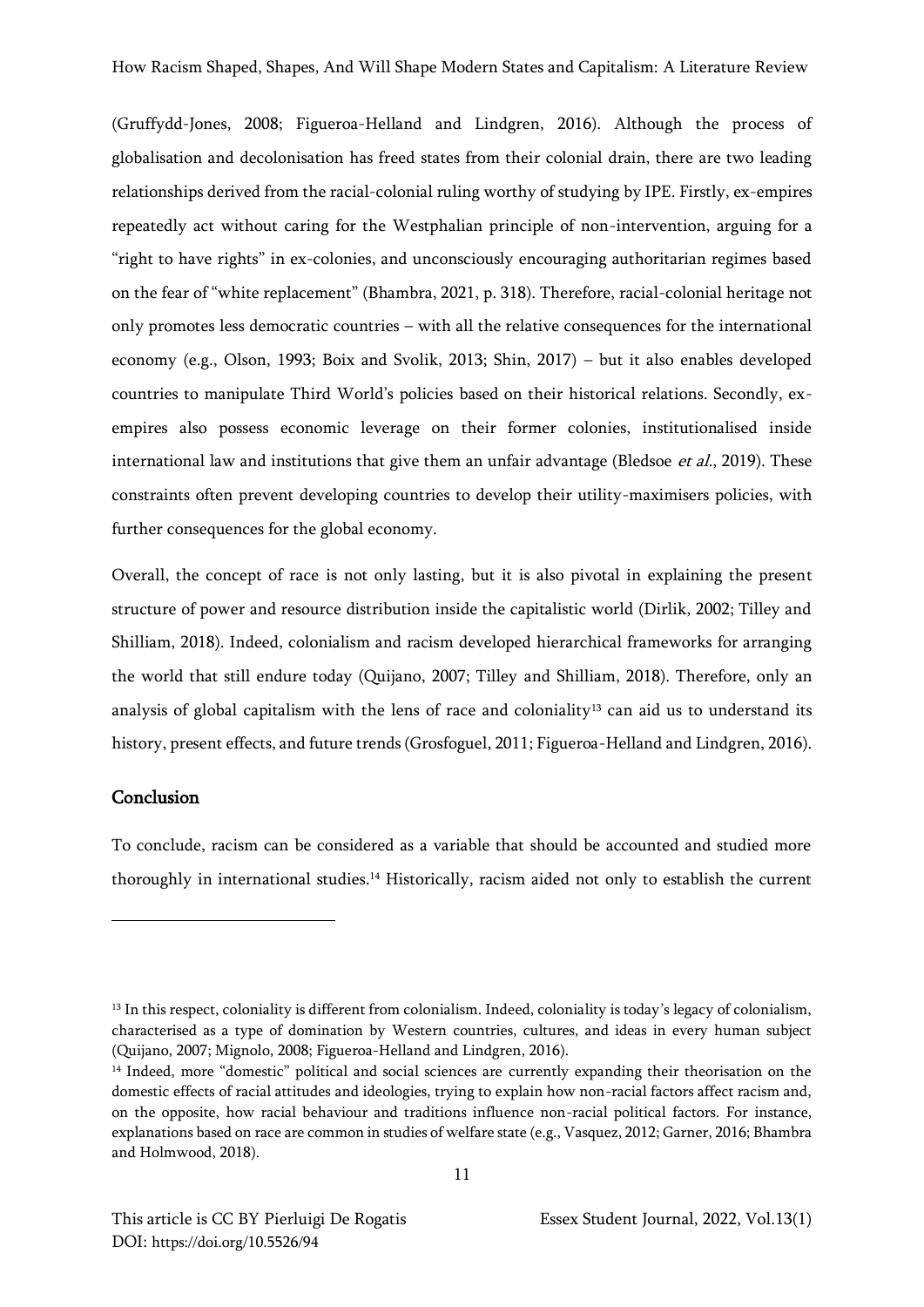global system but to also institutionalise Western ideas and concepts as superior (Gruffydd-Jones, 2008; Figueroa-Helland and Lindgren, 2016). Nowadays, more studies contend that European political, economic, and philosophical or cultural systems have replaced or relegated other non-Western models following colonisation (Dirlik, 2002; Ross, 2017).

This new interpretation enables researchers to enhance and expand the present theorisation in the IR and IPE literature and develop new hypotheses, assumptions, and notions that might create a reliable framework for further studies (Mantz, 2019). Indeed, this new perspective can aid to reveal hidden legacies in world politics that only racial studies can disclose (Tickner, 2015; Figueroa-Helland and Lindgren, 2016). Sefa Dei (2016) and Mantz (2019) affirmed that race and colonialism are relegated as secondary elements in IPE analyses and academic curricula. For instance, many economists unproblematically promote Western models in the Third World, neglecting that Western countries could economically develop and grow thanks to historical, colonial resource extraction (Gradin, 2016; Koechlin, 2018).

However, new authors started to confront this racial problem, and maybe we are assisting to a turning point. General "economism" – defined as apolitical, amoral economics based on classical theories (Childers, 2009; Mantz, 2019) which neglects racism from economics studies (Giroux, 2003; Wright, 2012) – might be replaced by a more context-dependent interpretation of global politics and economy where racial variables are rightfully interpreted in various geographical and cultural locations (Figueroa-Helland and Lindgren, 2016; Mantz, 2019). Overall, IPE suffers an analytical deficiency that needs a general scholarly correction, not by arguing for a new dominant paradigm inside the literature but by fighting the fear of the R-word. Dirlik (2002, p. 429) claimed that "preoccupation with colonialism and its legacies makes for an exaggerated view of the hold of the past over contemporary realities, and an obliviousness to the reconfiguration of past legacies by contemporary restructurations of power – especially changes in the practices of capitalism and the nation-state". Therefore, the next generation of research must discover and learn a fair compromise between the opposed tendencies of overexaggerating and neglecting racial and colonial heritages in order to develop a complete understanding of the world system.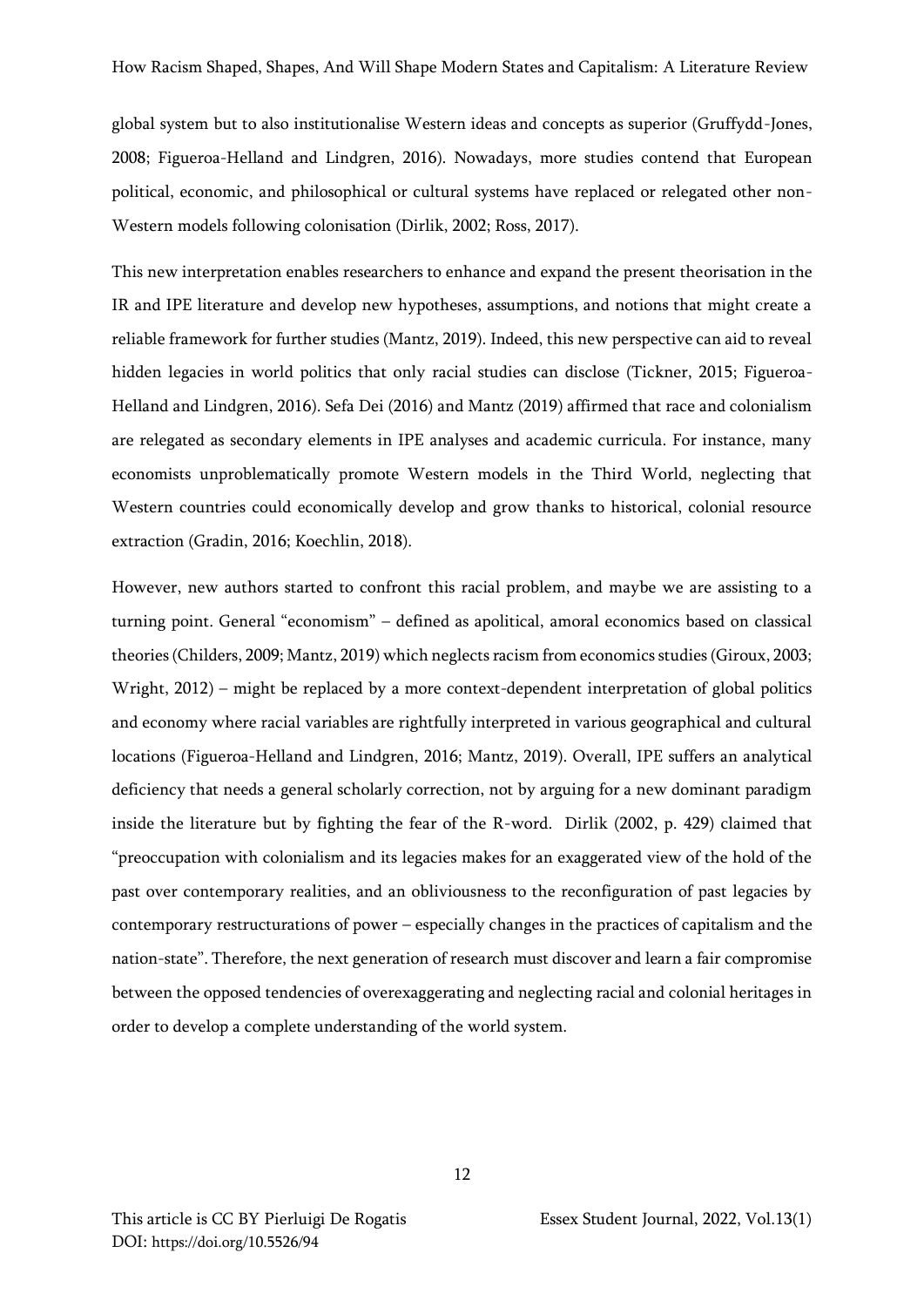How Racism Shaped, Shapes, And Will Shape Modern States and Capitalism: A Literature Review

## References

- Abramson, S. F. (2017) 'The Economic Origins of the Territorial State', International Organization, 71(1), pp. 97-130.
- Adler-Nissen, R. (2016) 'The social self in international relations identity, power and the symbolic interactionist roots of constructivism', European Review of International Studies, 3(3), pp. 27-39.
- Alesina, A., Miano, A. and Stantcheva, S. (2018) Immigration and Redistribution. Working Paper 24733. Cambridge: National Bureau of Economic Research.
- Ali, N. and Whitham, B. (2020) 'Racial Capitalism, Islamophobia, and Austerity', International Political Sociology, 15(2), pp. 190-211.
- Alonso, A. M. (1994) 'The Politics of Space, Time and Substance: State Formation, Nationalism and Ethnicity', Annual Review of Anthropology, 23, pp. 379-405.
- Anghie, A. (2006) 'The Evolution of International Law: Colonial and Postcolonial Realities', Third World Quarterly, 27(5), pp. 739-753.
- Anievas, A., Manchanda, N. and Shilliam, R. (2014) Race and Racism in International Relations. New York: Routledge.
- Balibar, E. (1991) 'Racism and nationalism', in Balibar, E. & Wallerstein, I. (eds.) Race, nation, class: ambiguous identities. London: Verso, pp. 37-67.
- Barder, A. D. (2017) 'Race and International Relations', International Studies Review, 19, pp. 509- 516.
- Bearce, D. H. (2021) 'Foreign Economic Policy', in Pevehouse, J.C.W. & Seabrooke, L. (eds.) The Oxford Handbook of International Political Economy. Oxford: Oxford University Press.
- Bhambra, G. K. (2021) 'Colonial global economy: towards a theoretical reorientation of political economy', Review of International Political Economy, 28(2), pp. 307-322.
- Bhambra, G. K. and Holmwood, J. (2018) 'Colonialism, Postcolonialism and the Liberal Welfare State', New Political Economy, 23(5), pp. 574-587.
- Blakeslee, G. H. (1910) 'Introduction', The Journal of Race Development, 1(1), pp. 1-4
- Bledsoe, A., McCreary, T. and Wright, W. (2019) 'Theorizing diverse economies in the context of racial capitalism', Geoforum, pp. article in press.
- Boix, C. and Svolik, M. W. (2013) 'The Foundations of Limited Authoritarian Government: Institutions, Commitment, and Power-Sharing in Dictatorships', The Journal of Politics, 75(2), pp. 300-316.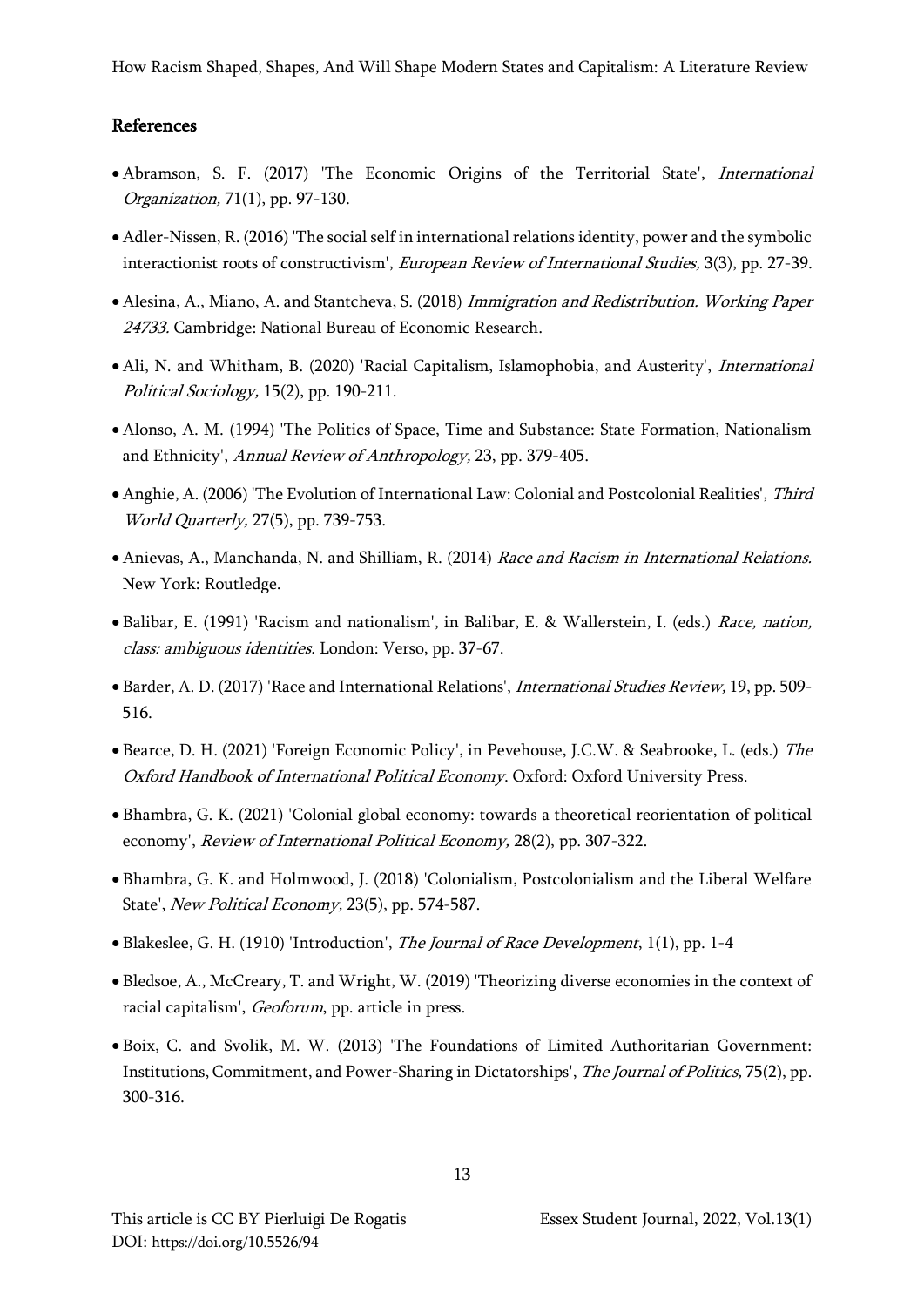- Brand, U. and Wissen, M. (2012) 'Global Environmental Politics and the Imperial Mode of Living: Articulations of State-Capital Relations in the Multiple Crisis', Globalizations, 9(4), pp. 547-560.
- Broz, J. L., Frieden, J. and Weymouth, S. (2021) 'Populism in Place: The Economic Geography of the Globalization Backlash', International Organization, 75(2), pp. 464-494.
- Cainkar, L. and Selod, S. (2018) 'Review of Race Scholarship and the War on Terror', Sociology of Race and Ethnicity, 4(2), pp. 165-177.
- Camfield, D. (2016) 'Elements of a Historical-Materialist Theory of Racism', Historical Materialism: Research in Critical Marxist Theory, 24(1), pp. 31-70.
- Carneiro, R. L. (1970) 'A Theory of the Origin of the State', Science, 169(3947), pp. 733-738.
- Checkel, J. T. (1998) 'The constructivist turn in international relations theory', *World Politics*, 50(2), pp. 324-348.
- Childers, J. W. (2009) 'Postcolonialism meets economics', Rethinking Marxism, 21(4), pp. 650- 653.
- Chimni, B. S. (2004) 'International Institutions Today: An Imperial Global State in the Making', European Journal of International Law, 15(1), pp. 1-37.
- Clausi, L. (2020) 'Superior: The Return of Race Science', Political Quarterly, 91(3), pp. 679-680.
- Conversi, D. (2016) 'Sovereignty in a Changing World: From Westphalia to Food Sovereignty', Globalizations, 13(4), pp. 484-498.
- Diermeier, D. and Krehbiel, K. (2003) 'Institutionalism as a Methodology', Journal of Theoretical Politics, 15(2), pp. 123-144.
- Dirlik, A. (2002) 'Rethinking Colonialism: Globalization, Postcolonialism, and the Nation', Interventions: International Journal of Postcolonial Studies, 4(3), pp. 428-448.
- Donahue, A. K. and Kalyan, R. (2015) 'Introduction: On the imperative, challenges, and prospects of decolonizing comparative methodologies', Comparative and Continental Philosophy, 7(2), pp. 124-137.
- Doty, R. L. (1993) 'The Bounds of 'Race' in International Relations', Millennium Journal of International Studies, 22(3), pp. 443-461.
- Fenelon, J. V. (2016) 'Genocide, Race, Capitalism: Synopsis of Formation within the Modern World-system', Journal of World-Systems Research, 22(1), pp. 23-30.
- Figueroa-Helland, L. E. and Lindgren, T. (2016) 'What Goes Around Comes Around: From the Coloniality of Power to the Crisis of Civilization', Journal of World-Systems Research, 22(2), pp. 430-462.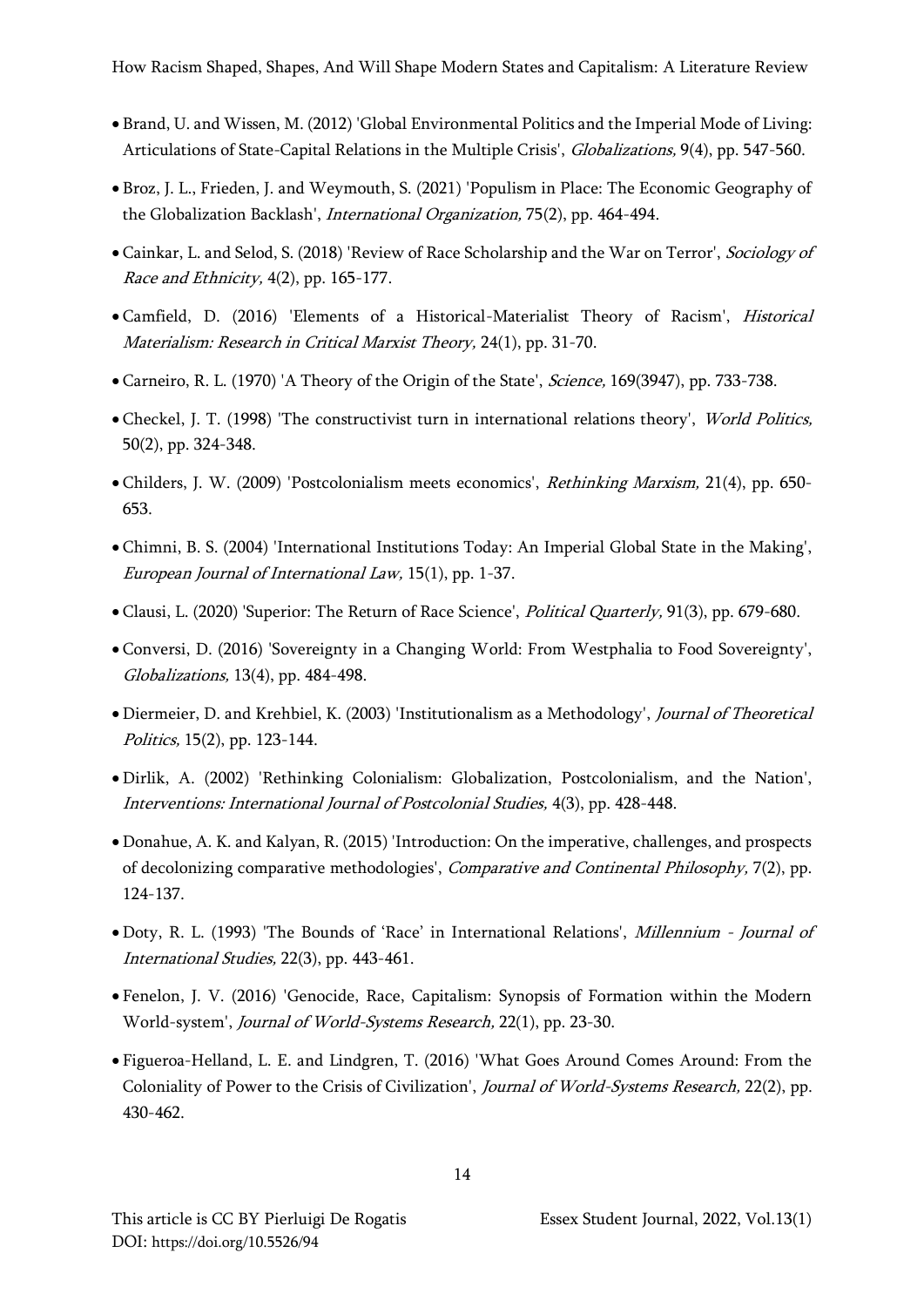- Finnemore, M. and Sikkink, K. (1998) 'International Norm Dynamics and Political Change', International Organization, 52(4), pp. 887-917.
- Fossati, F. (2013) 'Il rapporto fra i processi di democratizzazione e liberalizzazione economica nei paesi non occidentali dopo l'89', Quaderni di Scienza Politica, 20(3), pp. 369-403.
- Freedom House (2021) Countries and Territories Global Freedom Scores: Freedom House. Available at: https://freedomhouse.org/countries/freedom-world/scores (Accessed: 04/03/2022).
- Garner, S. (2016) 'Racism, Class and the Racialized Outsider Virdee Satnam', *Sociology*, 50(2), pp. 427-428.
- Garner, S. and Selod, S. (2015) 'The Racialization of Muslims: Empirical Studies of Islamophobia', Critical Sociology, 41(1), pp. 9-19.
- Giddings, F. H. (1898) 'Imperialism?', Political Science Quarterly, 13(4), pp. 585-605.
- Gigerenzer, G. (2018) 'The Bias in Behavioral Economics', Review of Behavioral Economics, 5(3- 4), pp. 303-336.
- Giroux, H. A. (2003) 'Spectacles of Race and Pedagogies of Denial: Anti-Black Racist Pedagogy under the Reign of Neoliberalism', Communication Education, 52(3-4), pp. 191-211.
- Gradin, S. (2016) 'Rethinking the notion of 'value' in global value chains analysis: A decolonial political economy perspective', *Competition & Change*, 20(5), pp. 353-367.
- Greer, A. (2012) 'Commons and enclosure in the colonization of North America', American Historical Review, 117(2), pp. 365-386.
- Grosfoguel, R. (2011) 'Decolonizing Post-Colonial Studies and Paradigms of Political Economy: Transmodernity, Decolonial Thinking, and Global Coloniality', Transmodernity, 1(1).
- Grosfoguel, R. (2012) 'The Multiple Faces of Islamophobia', Islamophobia Studies Journal, 1(1), pp. 9-33.
- Gruffydd-Jones, B. (2008) 'Race in the ontology of international order', Political Studies, 56(4), pp. 907-927.
- Habib, I. (1975) 'Colonialization of the Indian Economy, 1757 1900', Social Scientist, 3(8), pp. 23-53.
- Hafner-Burton, E. M., Haggard, S., Lake, D. A. and Victor, D. G. (2017) 'The Behavioral Revolution and International Relations', International Organization, 71(S1), pp. S1-S31.
- Hall, S. (2000) 'Old and New Identities, Old and New Ethnicities', in Black, L. & Solomos, J. (eds.) Theories of Race and Racism. 1 ed. London: Routledge, pp. 199-208.
- Halperin, S. and Heath, O. (2020) Political Research. Methods and Practical Skills Oxford: Oxford University Press.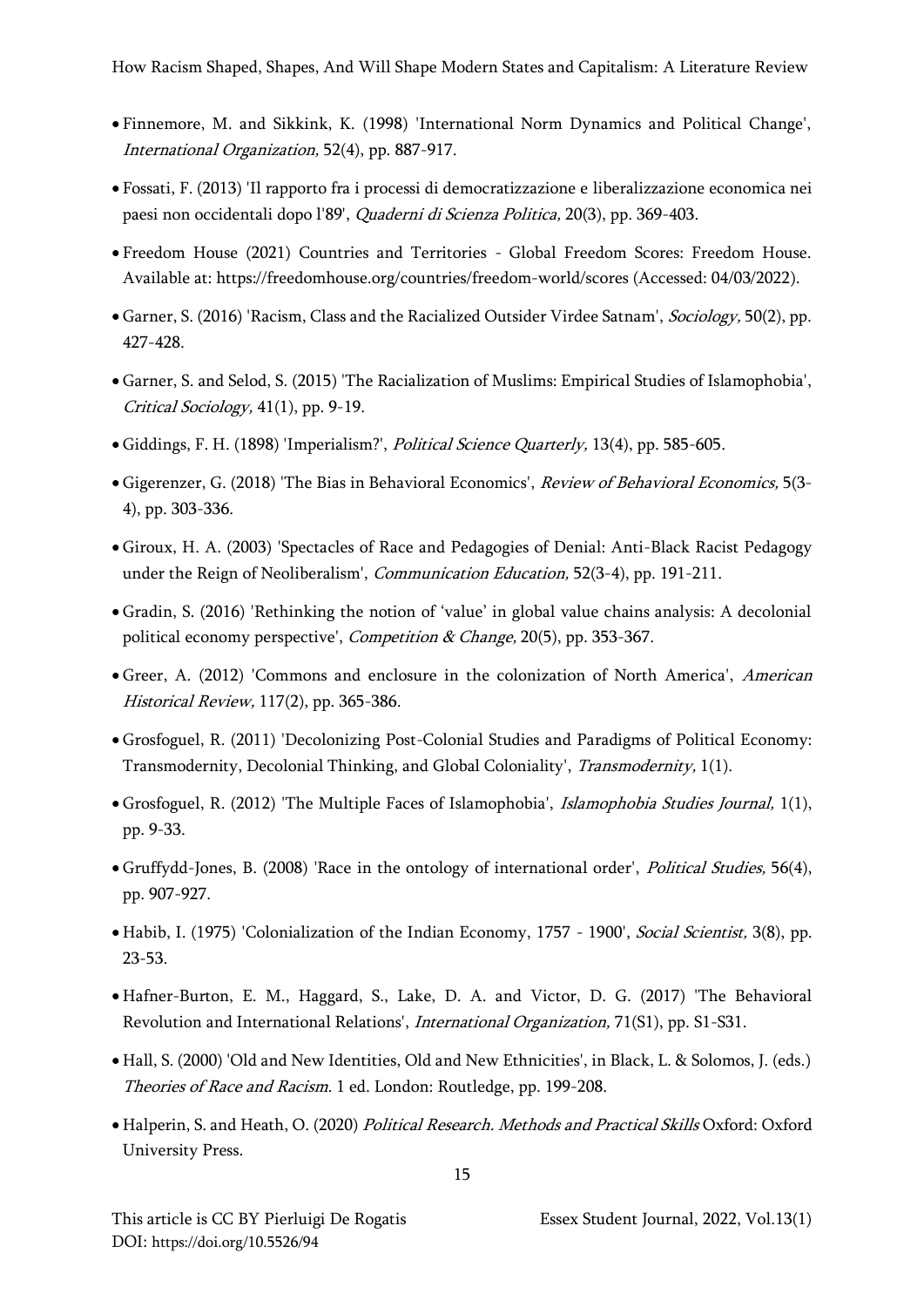- Hawtrey, R. G. (1950) 'Imperialism: A Study J. A. Hobson', The American Economic Review, 40(5), pp. 965-967.
- Henderson, E. A. (2013) 'Hidden in plain sight: Racism in international relations theory', Cambridge Review of International Affairs, 26(1), pp. 71-92.
- Hilal, M. (2016) 'Reviewed Work: This Muslim American Life: Dispatches from the War on Terror by Moustafa Bayoumi', ReOrient, 2(1), pp. 91-94.
- Holloway, L. (2016) *Islamophobia 20 years on, still a challenge for us all.* Race Matters: Runnymede Trust. Available at: https://www.runnymedetrust.org/blog/islamophobia-20-yearson-still-a-challenge-for-us-all (Accessed: 17/12/2021).
- Icaza, R. (2015) 'The permanent people's tribunals and indigenous people's struggles in Mexico: Between coloniality and epistemic justice?', Palgrave Communications, 1, pp. 1-10.
- Inayatullah, N. and Blaney, D. L. (2015) 'A problem with levels: how to engage a diverse IPE', Contexto Internacional, 37(3), pp. 889-911.
- Kayatekin, S. A. (2009) 'Between political economy and postcolonial theory: first encounters', Cambridge Journal of Economics, 33(6), pp. 1113-1118.
- Khalil, A. (2016) 'Zareena Grewal, Islam is a Foreign Country: American Muslims and the Global Crisis of Authority', European Journal of American Studies, Reviews 2016-4.
- Koechlin, T. (2018) 'The Sound of Silence: Capitalism, "Choice," and Racial Inequality', Challenge, 61(5/6), pp. 435-449.
- Krishna, S. (2001) 'Race, Amnesia, and the Education of International Relations', Alternatives: Global, Local, Political, 26(4), pp. 401-424.
- Lake, D. A. (2009) 'Open economy politics: A critical review', The Review of International Organizations, 4(3), pp. 219-244.
- Lake, D. A. (2016) 'White man's IR: An Intellectual confession', Perspectives on Politics, 14(4), pp. 1112-1122.
- Le Melle, T. J. (2009) 'Race in International Relations', International Studies Perspectives, 10, pp. 77-83.
- LeBaron, G., Mügge, D., Best, J. and Hay, C. (2021) 'Blind spots in IPE: marginalized perspectives and neglected trends in contemporary capitalism', Review of International Political Economy, 28(2), pp. 283-294.
- Mantz, F. (2019) 'Decolonizing the IPE syllabus: Eurocentrism and the coloniality of knowledge in International Political Economy', Review of International Political Economy, 26(6), pp. 1361-1378.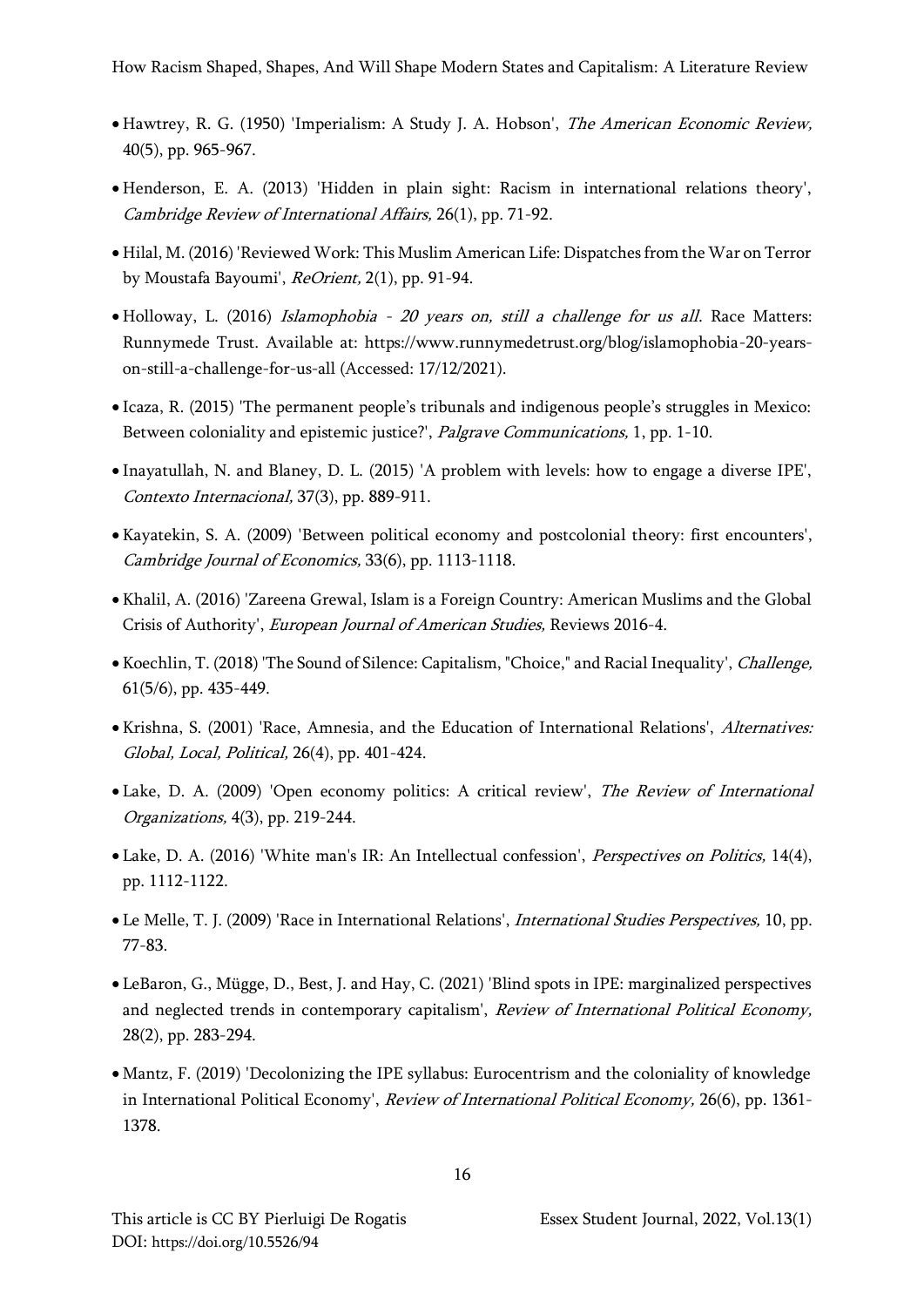- Martin, L. L. and Simmons, B. A. (1998) 'Theories and Empirical Studies of International Institutions', International Organization, 52(4), pp. 729-757.
- Mignolo, W. (2008) 'The Historical Foundation of Modernity/Coloniality and the Emergence of Decolonial Thinking', in Castro-Klarén, S. (ed.) Companion to Latin American Literature and Culture. Malden: Blackwell.
- Milanovic, B. (2013) 'Global Income Inequality in Numbers: In History and Now', *Global Policy*, 4(2), pp. 198-208.
- Milanovic, B. (2015) 'Global inequality of opportunity: How much of our income is determined by where we live?', The Review of Economics and Statistics, 97(2), pp. 452-460.
- Miller, R. J. (2010) 'The legal adoption of discovery in the United States', in Miller, R.J., Ruru, J., Behrendt, L. & Lindberg, T. (eds.) Discovering indigenous land: The doctrine of discovery in the English colonies. Oxford: Oxford University Press, pp. 26-65.
- Mukherjee, A. (1990) 'Indo-British Finance: the Controversy over India's Sterling Balances, 1939- 1947', Studies in History, 6(2), pp. 229-251.
- Müller-Uri, F. and Opratko, B. (2016) 'Islamophobia as Anti-Muslim Racism: Racism without "Races," Racism without Racists', *Islamophobia Studies Journal*, 3(2), pp. 118-130.
- Nichols, R. (2018) 'Theft Is Property! The Recursive Logic of Dispossession', Political Theory, 46(1), pp. 3-28.
- Nielsen, K. B. (2020) 'Agrarian and Other Histories: Essays for Binay Bhushan Chaudhuri: Shubhra Chakrabarti and Utsa Patnaik (eds) (New Delhi: Tulika Books, 2017)', Journal of Contemporary Asia, 50(2), pp. 317-319.
- Olson, M. (1993) 'Dictatorship, Democracy, and Development', *The American Political Science* Review, 87(3), pp. 567-576.
- Omi, M. and Winant, H. (2014) Racial formation in the United States. Third edition. edn.: Routledge.
- Our World in Data (2022) Economic Freedom Score, 1950-2016: Our World in Data. Available at: https://ourworldindata.org/grapher/economic-

freedom?tab=chart&country=SYC~MUS~GAB~NGA~GHA~MRT~QAT~KWT~ARE~SYR~YEM ~JOR (Accessed: 09/03/2022).

- Paiva Abreu, M. (2017) 'Britain as a debtor: Indian sterling balances, 1940-53', Economic History Review, 70(2), pp. 586-604.
- Park, K. S. (2016) 'Money, Mortgages, and the Conquest of America', *Law & Social Inquiry*, 41(4), pp. 1006-1035.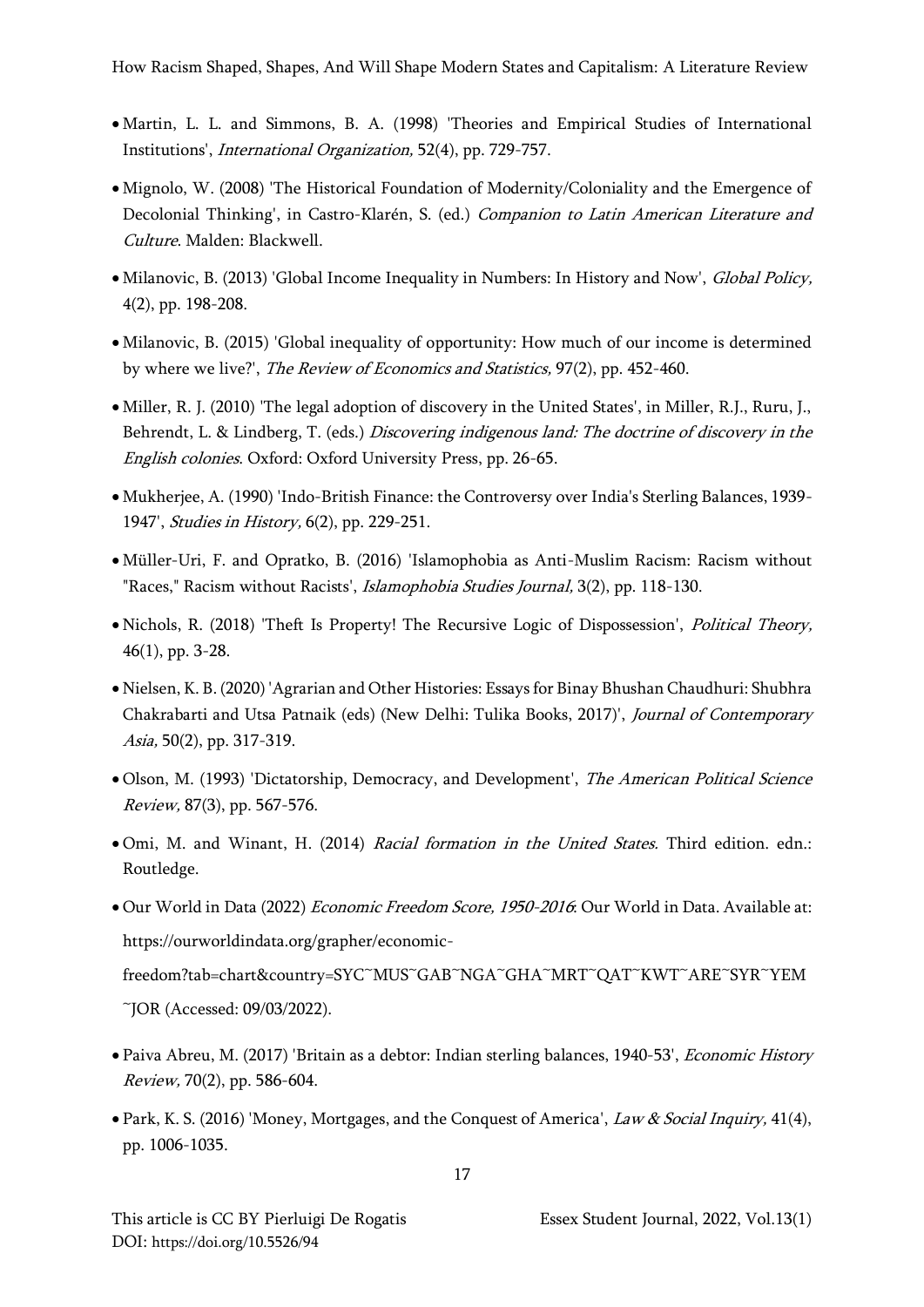- Pasha, M. K. (2017) 'Religion and the Fabrication of Race', Millennium: Journal of International Studies, 45(3), pp. 312-334.
- Persuad, R. B. (2001) 'Re-envisioning sovereignty: Marcus Garvey and the making of a transnational identity', in Dunn, K. & Shaw, T. (eds.) Africa's challenge to international relations theory. New York: Palgrave, pp. 112-128.
- Persuad, R. B. and Walker, R. B. J. (2001) 'Apertura: Race in International Relations', Alternatives: Global, Local, Political, 26(4), pp. 373-376.
- Peterson, V. S. (2010) 'A long view of globalization and crisis', Globalizations, 7(1-2), pp. 187-202.
- Peterson, V. S. (2014) 'Sex Matters: a queer history of hierarchies', International Feminist Journal of Politics, 16(3), pp. 389-409.
- Peterson, V. S. (2021) 'State/Nation Histories, Structural Inequalities and Racialised Crises', New Political Economy, 26(2), pp. 291-301.
- Priest, C. (2006) 'Creating an American Property Law: Alienability and Its Limits in American History', Harvard Law Review, 120(2), pp. 385-459.
- Quijano, A. (2000) 'Coloniality of Power, Eurocentrism, and Latin America', Nepantia: Views from South, 1(3), pp. 533-580.
- Quijano, A. (2007) 'Coloniality and Modernity/Rationality', Cultural Studies, 21(2-3), pp. 168-178.
- Rana, J. (2016) 'The Racial Infrastructure of the Terror-Industrial Complex', *Social Text*, 34(4), pp. 111-138.
- Rattansi, A. (2020) Racism: a very short introduction. Very short introductions 2nd edn.: Oxford University Press.
- Rickard, S. J. (2021) 'Open Economy Politics Revisited', in Pevehouse, J.C.W. & Seabrooke, L. (eds.) The Oxford Handbook of International Political Economy. Oxford: Oxford University Press.
- Roediger, D. (2018) 'Raced Markets: Prefatory Note', New Political Economy, 23(5), pp. 531-533.
- Ross, S. G. (2017) 'Epistemologies of the South: Justice against Epistemicide', *Alberta Law Review*, 54(4), pp. 1063-1068.
- Rutazibwa, O. U. (2016) 'From the Everyday to IR: In Defence of the Strategic Use of the R-word', Postcolonial Studies, 19(2), pp. 191-200.
- Sabaratnam, M. (2013) 'Avatars of Eurocentrism in the critique of the liberal peace', Security Dialogue, 44(3), pp. 259-278.
- Sabaratnam, M. (2020) 'Is IR Theory White? Racialised Subject-Positioning in Three Canonical Texts', Millennium-Journal of International Studies, 49(1), pp. 3-31.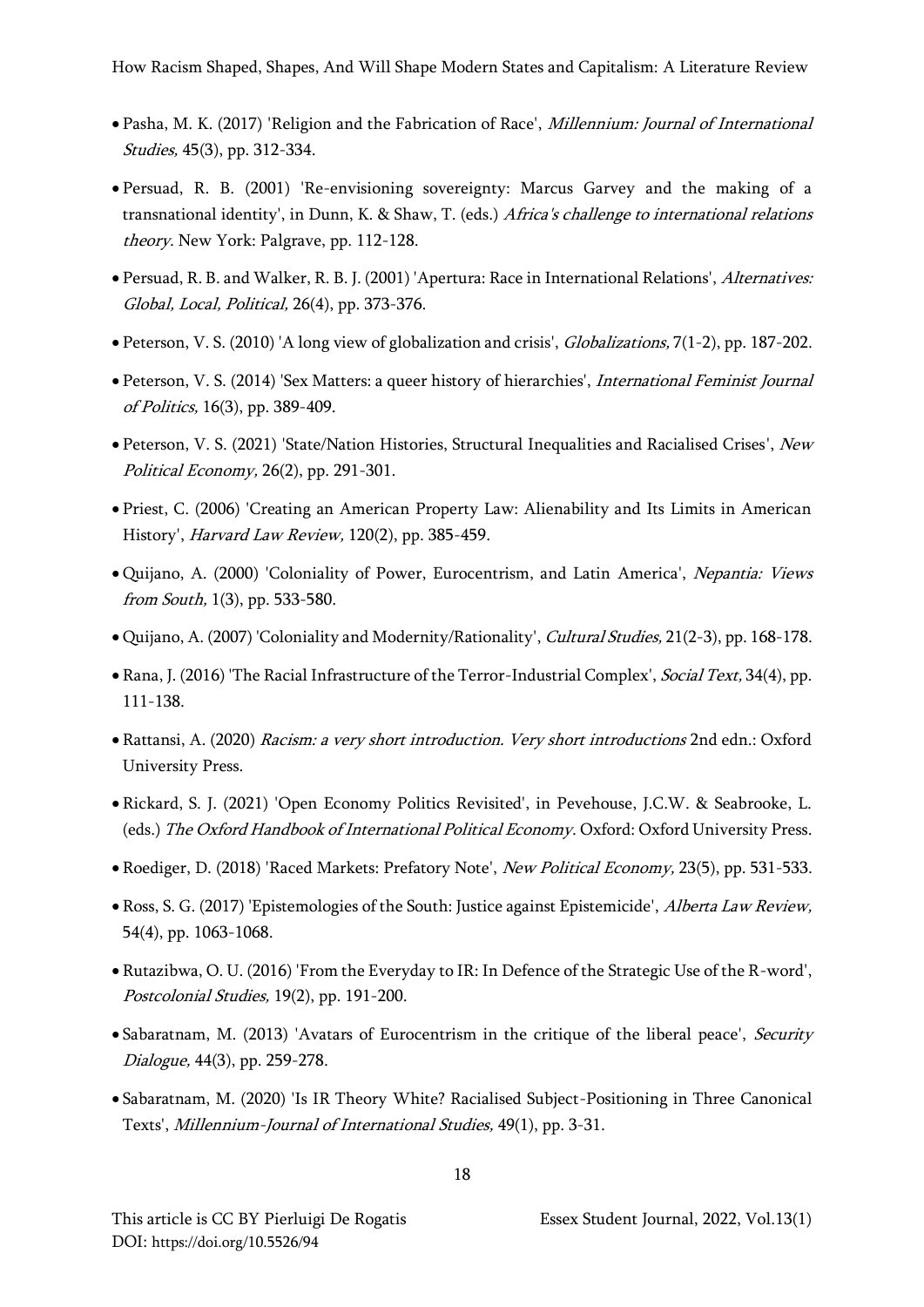- Sajed, A. (2016) 'Race and International Relations—What's in a Word? A Debate Around John Hobson's The Eurocentric Conception of World Politics', Postcolonial Studies, 19(2), pp. 168-172.
- Sampson, A. B. (2002) 'Tropical Anarchy: Waltz, Wendt, and the Way We Imagine International Politics', Alternatives: Global, Local, Political, 27(4), pp. 429-457.
- Saull, R. (2018) 'Racism and Far Right Imaginaries Within Neo-liberal Political Economy', New Political Economy, 23(5), pp. 588-608.
- Scott, J. C. (2017) Against the grain: a deep history of the earliest states. Yale agrarian studies New Haven: Yale University Press.
- Sefa Dei, G. J. (2016) 'Decolonizing the university: the challenges and possibilities of inclusive education', Socialist Studies/Études socialistes, 11(1), pp. 23-61.
- Selod, S. (2016) 'The Politics of Islamophobia: Race, Power and Fantasy', Sociology of Race and Ethnicity, 2(1), pp. 120-121.
- Seymour, R. (2010) 'The Changing Face of Racism', International Socialism, (126).
- Shilliam, R. (2015) The Black Pacific: Anti-Colonial Struggles and Oceanic Connections. New York: Bloomsbury.
- Shin, A. J. (2017) 'Tyrants and Migrants: Authoritarian Immigration Policy', Comparative Political Studies, 50(1), pp. 14-40.
- Strange, S. (1970) 'International Economics and International Relations: A Case of Mutual Neglect', International Affairs, 46(2), pp. 304-315.
- Themelis, S. (2019) 'Review of: Robbie Shilliam (2018) Race and the Undeserving Poor. From Abolition to Brexit', Global Labour Journal, 10(3), pp. 262-264.
- Tickner, J. A. (2015) 'Revisiting IR in a Time of Crisis: Learning from indigenous knowledge', International Feminist Journal of Politics, 17(4), pp. 536-553.
- Tilley, L. and Shilliam, R. (2018) 'Raced Markets: An Introduction', New Political Economy, 23(5), pp. 534-543.
- Tilly, C. (1993) 'The Long Run of European State Formation', Publications de l'École française de Rome, 171(1), pp. 137-150.
- Tindall, R. (2016) 'Subversive Spiritualities: How Rituals Enact the World', Anthropology of Consciousness, 27(1), pp. 102-104.
- Vasquez, N. P. (2012) 'Alberto Alesina and Edward L. Glaeser, Fighting Poverty in the US and Europe', Nordic Journal of Human Rights, 30(2), pp. 205-216.
- Vieira, M. (2021) 'Islamophobia and the politics of empire: twenty years after 9/11', International Affairs, 97(5), pp. 1628-1630.